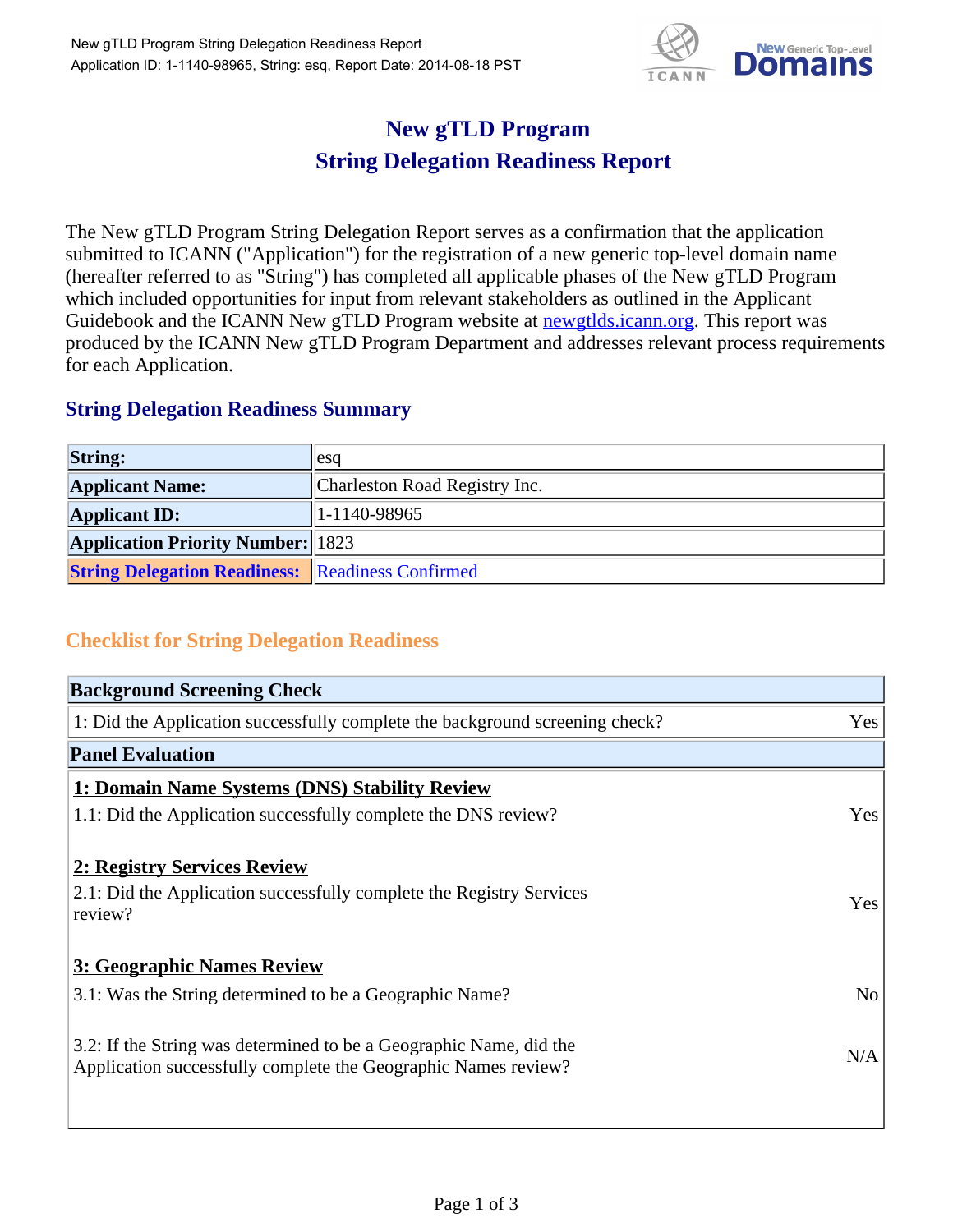

| <b>4: Financial Review</b><br>4.1: Did the Application successfully complete the Financial Capability<br>review?                                                                                                                                                                                                                                             | <b>Yes</b> |
|--------------------------------------------------------------------------------------------------------------------------------------------------------------------------------------------------------------------------------------------------------------------------------------------------------------------------------------------------------------|------------|
| <b>5: Technical Review</b><br>5.1: Did the Application successfully complete the Technical and<br><b>Operation Capability review?</b>                                                                                                                                                                                                                        | <b>Yes</b> |
| <b>6: String Similarity Review</b><br>$\vert$ 6.1: Was the Application determined to not be confusingly similar to other<br>applied for strings, including through String Confusion Objections?                                                                                                                                                              | Yes        |
| 6.2: If the Application was determined to be confusingly similar to other<br>applied for strings, including through String Confusion Objections, did the<br>Application prevail in the string contention resolution process (CPE,<br>Auction, and/or Self-Resolution of String Contention via<br>withdrawal/termination of all other members in contention)? | N/A        |

| <b>Public Comment Period</b>                                                                                                                                                                   |           |
|------------------------------------------------------------------------------------------------------------------------------------------------------------------------------------------------|-----------|
| 1: Was the public provided an opportunity to submit comments on the Application?                                                                                                               | Yes       |
| 2: Were comments for the Application considered by evaluation panels?                                                                                                                          | Yes       |
| <b>Objection Process</b>                                                                                                                                                                       |           |
| 1: Were objections filed against the Application?                                                                                                                                              | <b>No</b> |
| 2: If objections were filed against the Application, did Applicant prevail in the dispute<br>resolution proceedings for all Legal Rights, Limited Public Interest and Community<br>Objections? | N/A       |
| Governmental Advisory Committee (GAC) Advice                                                                                                                                                   |           |
| 1: Did the GAC have an opportunity to provide advice for the Application?                                                                                                                      | Yes       |
| 2: Did the GAC provide consensus GAC advice that the String should not be approved by<br>the ICANN Board?                                                                                      | <b>No</b> |
| 3: If the GAC provided consensus GAC advice to the ICANN Board, did the ICANN Board<br>(or New gTLD Program Committee) accept the GAC advice?                                                  | N/A       |
| <b>Accountability Mechanisms</b>                                                                                                                                                               |           |
| 1: Was the Application the subject of a complaint or review through one of ICANN's<br>accountability mechanisms (Reconsideration or Independent Review)?                                       | <b>No</b> |
| 1.1: If yes, did the BGC, ICANN Board or New gTLD Program Committee determine that<br>the Application should not proceed to contracting?                                                       | N/A       |